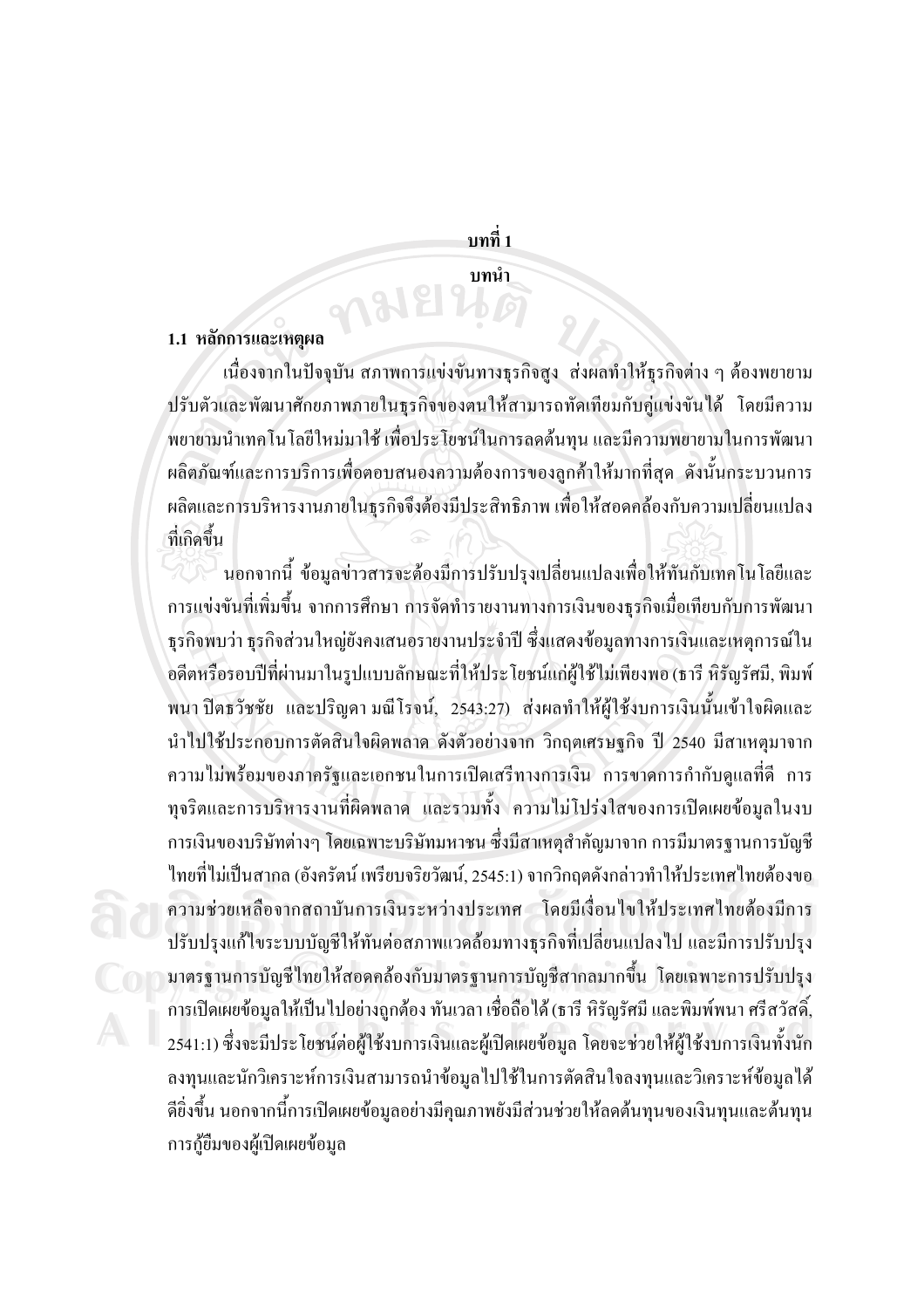ิ ธุรกิจกลุ่มยานพาหนะและอุปกรณ์ เป็นธุรกิจภาคการผลิตขนาดใหญ่ที่มีการเจริญเติบโตอย่าง ้ต่อเนื่อง จากข้อมูลพบว่า อุตสาหกรรมยานพาหนะและอุปกรณ์ ในปีพ.ศ.2546 มีอัตราการขยายตัว ร้อยละ 35.6 เมื่อเทียบกับช่วงเคียวกันของปีพ.ศ.2545 ซึ่งยอคขายยานพาหนะรวมทุกประเภทในปี ี พ.ศ.2546 มีจำนวนทั้งสิ้น 246,337 คัน (สถานการณ์อุตสาหกรรมและการลงทุนมกราคม-มิถุนายน 2546, 2547: ออนไลน์) นอกจากนี้กลุ่มอุตสาหกรรมยานพาหนะและอุปกรณ์ ยังสามารถทำรายได้ ิจากการส่งออกและนำเงินเข้าสู่ประเทศไทยจำนวนมาก จะเห็นได้จากข้อมูลมูลค่าการส่งออกหมวด ยานพาหนะและอุปกรณ์ พบว่ามีการส่งออกในปีพ.ศ.2544 มีมูลค่าการส่งออก 3,571 ล้านเหรียญ ิสหรัฐ ในปีพ.ศ.2545 มีมูลค่าการส่งออก 3,977 ล้านเหรียญสหรัฐ และปีพ.ศ. 2546 มีมูลค่าการ ้ส่งออก 4,373 ล้านเหรียญสหรัฐ (ยุทธศักดิ์ คณาสวัสดิ์, 2546:42) นอกจากนี้ยังเป็นธุรกิจที่ต้องใช้ ้เงินลงทุนสูงในการวิจัยและพัฒนาผลิตภัณฑ์ใหม่ ๆ และการจัดหาเทคโนโลยีในการผลิตที่ทันสมัย จากตัวอย่างของบริษัท โตโยต้ามอเตอร์ ประเทศไทย จำกัด มีการระดมทนจดทะเบียนกว่า 1,100 ้ล้านบาท และมีมูลค่าการลงทุนประมาณ 2,700 ล้านบาทเพื่อใช้ในการตั้งศูนย์ในการวิจัยและพัฒนา ้ผลิตภัณฑ์ ที่ จ.สมุทรปราการ เพื่อสนองความต้องการยานยนต์ของตลาดเอเชียที่กำลังเติบโตเพิ่ม มากขึ้น นอกจากนี้บริษัทอื่น ๆ เช่น ซูซูกิ ฮอนด้า มิตซูบิชิ เป็นต้น เริ่มมีการขยายฐานการผลิตเข้ามา ในประเทศไทยมากขึ้นเช่นกัน

้จากเหตุผลดังกล่าวข้างต้น ทำให้ผู้ศึกษาสนใจที่จะศึกษาเรื่อง การเปิดเผยข้อมลในรายงาน ประจำปีและงบการเงินของกลุ่มยานพาหนะและอุปกรณ์ในตลาดหลักทรัพย์แห่งประเทศไทย โดย ้ศึกษาว่า มีการเปิดเผยข้อมูลเป็นไปตามมาตรฐานการบัญชีฉบับที่ 35 เรื่องการนำเสนองบการเงิน และมาตรฐานการบัญชีฉบับที่เกี่ยวข้องกับการเปิดเผยข้อมูลหรือไม่ อย่างไร พร้อมทั้งทำการศึกษา การจัดส่งรายงานประจำปีและศึกษาเปรียบเทียบการแสดงรายการในรายงานประจำปีและหมายเหตุ ประกอบงบการเงินระหว่างบริษัทภายในกลุ่มยานพาหนะและอุปกรณ์ในตลาดหลักทรัพย์แห่ง ประเทศไทย

#### 1.2 วัตถุประสงค์ของการศึกษา

1.เพื่อศึกษาการเปิดเผยข้อมูลในรายงานประจำปีและงบการเงินของกลุ่มบริษัทยานพาหนะ และอุปกรณ์ในตลาดหลักทรัพย์แห่งประเทศไทย

2.เพื่อศึกษาการจัดส่งรายงานประจำปีและศึกษาเปรียบเทียบการแสดงรายการในรายงาน ประจำปีและหมายเหตุประกอบงบการเงินของกลุ่มบริษัทยานพาหนะและอุปกรณ์ในตลาด หลักทรัพย์แห่งประเทศไทย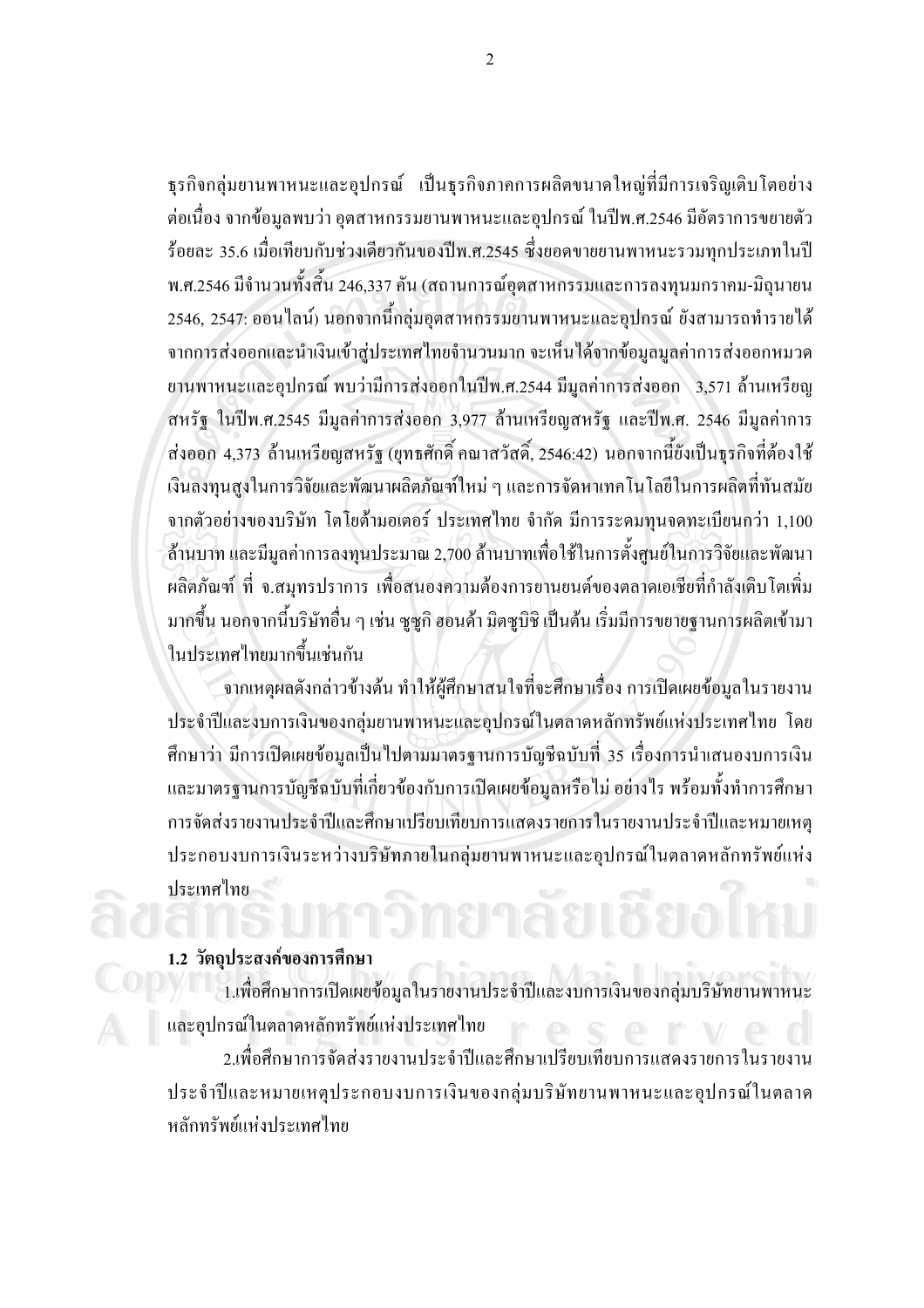# 1.3 ขอบเขตการศึกพาและวิธีการศึกนา

#### ขอบเขตการศึกนา  $1.3.1$

ศึกษาการเปิดเผยข้อมูลในรายงานประจำปีและงบการเงินตามมาตรฐานการบัญชี ิ ฉบับที่ 35 เรื่องการนำเสนองบการเงิน และมาตรฐานการบัญชีฉบับอื่นที่เกี่ยวข้องในเรื่องการ เปิดเผยข้อมูล ซึ่งประกอบด้วยมาตรฐานการบัญชีฉบับดังต่อไปนี้

ิ 1. มาตรฐานการบัญชีฉบับที่ 7 เรื่อง การบัญชีเกี่ยวกับการเช่าซื้อ-ทางด้านผู้ให้เช่า

์<br>ซีก

2. มาตรฐานการบัญชีฉบับที่ 11 เรื่อง หนี้สงสัยจะสูญและหนี้สูญ

่ 3. มาตรฐานการบัญชีฉบับที่ 21 เรื่อง เหตุการณ์ที่อาจเกิดขึ้นในภายหน้าและ เหตุการณ์ภายหลังวันที่ในงบการเงิน

4. มาตรฐานการบัญชีฉบับที่ 25 เรื่อง งบกระแสเงินสด

5. มาตรฐานการบัญชีฉบับที่ 29 เรื่อง การบัญชีสำหรับสัญญาเช่าระยะยาว

6. มาตรฐานการบัญชีฉบับที่ 30 เรื่อง ผลกระทบจากการเปลี่ยนแปลงของอัตรา แลกเปลี่ยนเงินตราต่างประเทศ

7. มาตรฐานการบัญชีฉบับที่ 31 เรื่อง สินค้าคงเหลือ

ี่ 8. มาตรฐานการบัญชีฉบับที่ 32 เรื่อง ที่ดิน อาคาร อุปกรณ์

9. มาตรฐานการบัญชีฉบับที่ 34 เรื่อง การบัญชีสำหรับการปรับโครงสร้างหนี้ที่มี

ปัญหา

10. มาตรฐานการบัญชีฉบับที่ 36 เรื่อง การด้อยค่าของสินทรัพย์ 11. มาตรฐานการบัญชีฉบับที่ 37 เรื่อง การรับรู้รายได้

12. มาตรจานการบัญชีฉบับที่ 38 เรื่อง กำไรต่อห้น

13. มาตรฐานการบัญชีฉบับที่ 39 เรื่อง กำไรหรือขาดทุนสุทธิสำหรับงวด ข้อผิดพลาดที่สำคัญ และการเปลี่ยนแปลงทางบัญชี

14. มาตรฐานการบัญชีฉบับที่ 40 เรื่อง การบัญชีสำหรับเงินลงทุนในตราสารหนี้

และตราสารทน

15. มาตรฐานการบัญชีฉบับที่ 43 เรื่อง การรวมธุรกิจ 16. มาตรฐานการบัญชีฉบับที่ 44 เรื่อง งบการเงินรวมและการบัญชีสำหรับเงิน ลงทุนในบริษัทย่อย

17. มาตรฐานการบัญชีฉบับที่ 45 เรื่อง การบัญชีสำหรับเงินลงทุนในบริษัทร่วม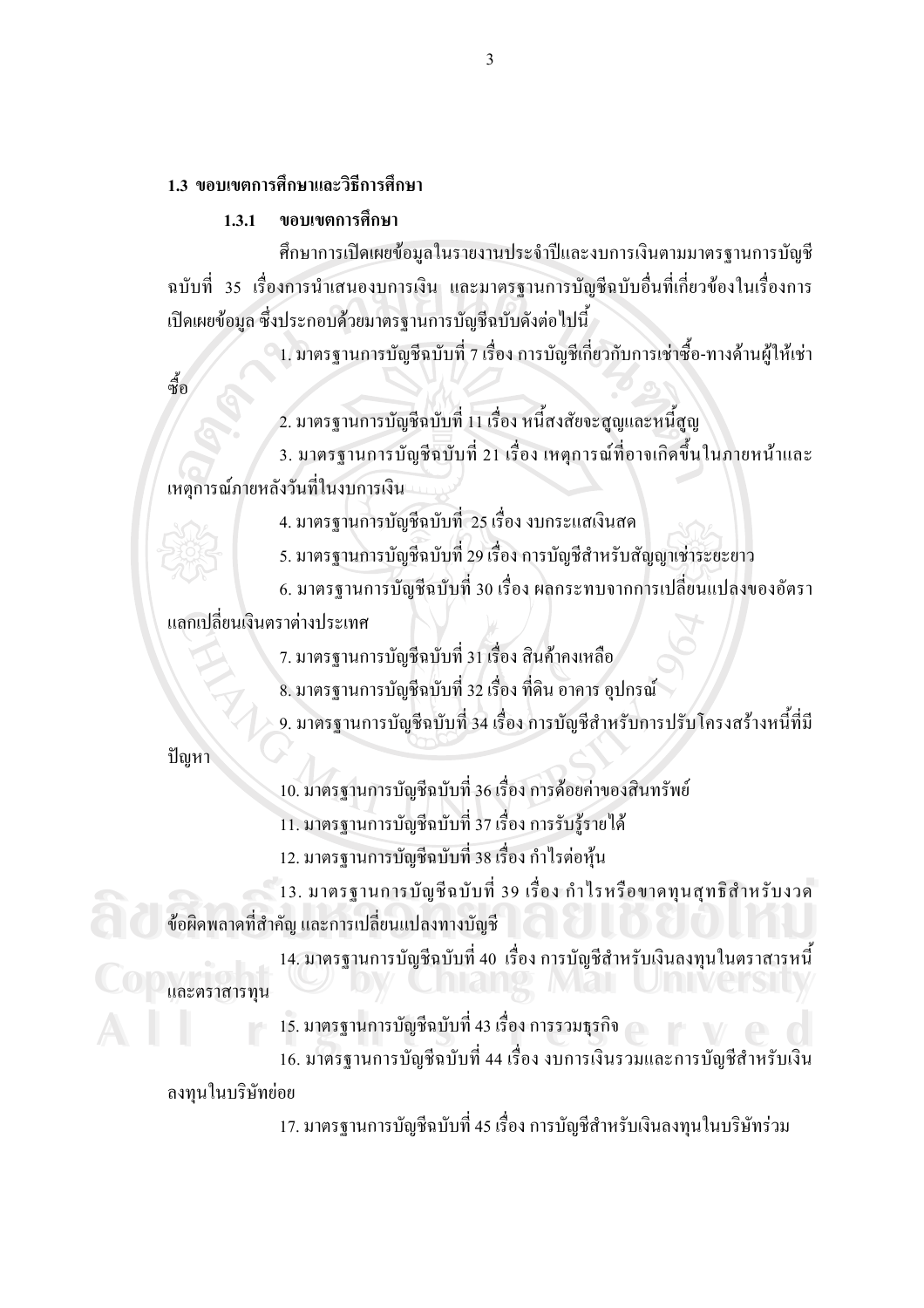18. มาตรฐานการบัญชีฉบับที่ 47 เรื่อง การเปิดเผยข้อมูลเกี่ยวกับบุคคลหรือกิจการ ที่เกี่ยวข้องกับ

19. มาตรฐานการบัญชีฉบับที่ 48 เรื่อง การแสดงรายการและการเปิดเผยข้อมูล สำหรับเครื่องมือทางการเงิน

่ 20. ร่างมาตรฐานการบัญชีฉบับที่ 50 เรื่อง การเสนอข้อมูลทางการเงินแยกตาม ส่วนงาน

21. ร่างมาตรฐานการบัญชีฉบับที่ 51 เรื่อง สินทรัพย์ไม่มีตัวตน

โดยศึกษาจากรายงานประจำปีและงบการเงินของกลุ่มยานพาหนะและอุปกรณ์ใน ็ตถาดหลักทรัพย์แห่งประเทศไทย เฉพาะงบการเงินประจำปี พ.ศ.2545 และ 2546 ที่นำส่งต่อตลาด หลักทรัพย์แห่งประเทศไทย

ตลาดหลักทรัพย์แห่งประเทศไทย กำหบดให้บริษัทจดทะเบียบใบตลาด หลักทรัพย์ต้องจัดทำและจัดส่ง รายงานประจำปี แบบแสดงรายงานข้อมลประจำปี (แบบ56-1) และ ึ่งบการเงิน ในการศึกษาครั้งนี้จะศึกษาเฉพาะ รายงานประจำปีและงบการเงินประจำปีเท่านั้น เนื่องจาก แบบแสคงรายงานข้อมูลประจำปี (แบบ56-1) บริษัทจคทะเบียนในตลาคหลักทรัพย์ ทั้งหมดจะต้องจัดทำตามรูปแบบที่ตลาดหลักทรัพย์แห่งประเทศไทยกำหนด

์ประชากรและกล่มตัวอย่าง ประชากรในการศึกษาครั้งนี้คือ กล่มยานพาหนะและ อุปกรณ์ในตลาดหลักทรัพย์แห่งประเทศไทย โดยมีประชากรในปี พ.ศ. 2545 จำนวน 10 บริษัทและ ใบปี พ.ศ. 2546 จำนวน 11 บริษัท

1.3.2 วิธีการศึกษา

1.3.2.1 ศึกษาหลักเกณฑ์การเปิดเผยข้อมูล โครงสร้างของงบการเงิน และ ้ ข้อกำหนดขั้นต่ำสำหรับข้อมูลที่ต้องรวมอยู่ในงบการเงินตามมาตรฐานการบัญชี ฉบับที่ 35 เรื่อง ี การนำเสนองบการเงิน โดยศึกษาจากงบการเงินปี พ.ศ. 2545 และ 2546 รวมทั้งการศึกษาค้นคว้า เอกสารและวารสารที่เกี่ยวข้องทางวิชาการในส่วนที่เกี่ยวข้องกับการเปิดเผยข้อมล

1.3.2.2 ศึกษาหลักเกณฑ์ข้อกำหนดเรื่องการเปิดเผยข้อมูลของบริษัทจดทะเบียน ในตลาดหลักทรัพย์แห่งประเทศไทย

1.3.2.3 ศึกษาการเปิดเผยข้อมูลในรายงานประจำปีและงบการเงินประจำปี พ.ศ. 2545 และ 2546 ของกลุ่มบริษัทยานพาหนะและอุปกรณ์ในตลาดหลักทรัพย์แห่งประเทศไทย โดย ศึกษาการเปิดเผยข้อมูลในรายงานประจำปีและงบการเงินประจำปีของกลุ่มยานพาหนะและอุปกรณ์ ในตลาดหลักทรัพย์แห่งประเทศไทย ในปี พ.ศ. 2545 จำนวน 10 บริษัทและในปี พ.ศ.2546 จำนวน 11 บริษัท และศึกษาว่าในรายงานประจำปี มีการเปิดเผยข้อมูลตามแบบ 56-2 (รายงานประจำปี)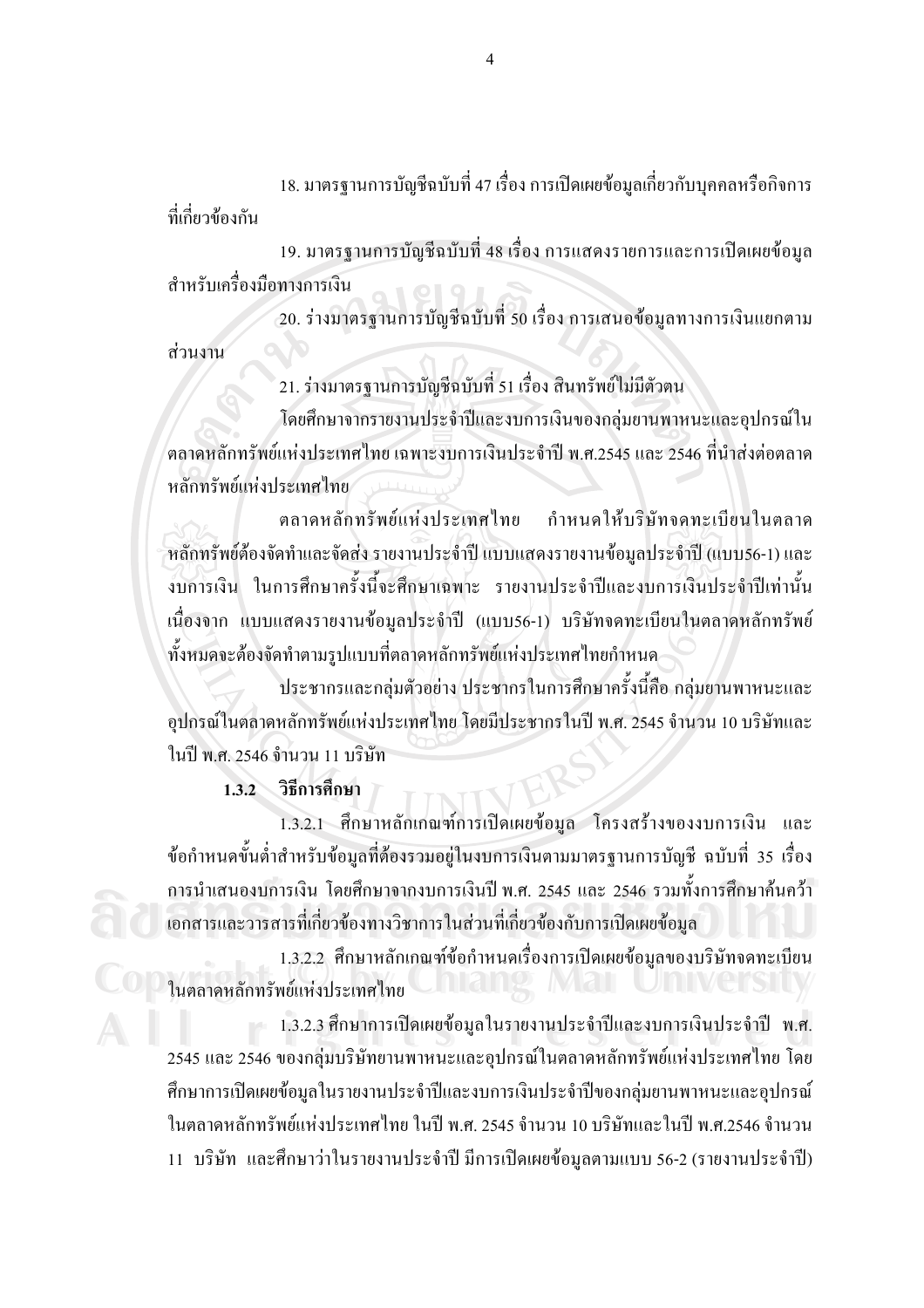้ตามข้อกำหนดของตลาดหลักทรัพย์แห่งประเทศไทยหรือไม่ อย่างไร และในงบการเงิน มีการ ้เปิดเผยข้อมูลตามมาตรฐานการบัญชีฉบับที่ 35 และมาตรฐานการบัญชีฉบับอื่นที่เกี่ยวข้องกับเรื่อง ึการเปิดเผยข้อมูลหรือไม่ อย่างไร

1.3.2.4 ศึกษาการจัดส่งรายงานประจำปีและศึกษาเปรียบเทียบการแสดงรายการใน รายงานประจำปีและหมายเหตุประกอบงบการเงินโดยนำข้อมูลที่ได้จากการศึกษาเรื่องการเปิดเผย ข้อมูลในรายงานประจำปีและงบการเงินประจำปีมาจัดทำเป็นตารางการจัดส่งรายงานประจำปีและ ตารางแสดงการเปรียบเทียบการแสดงรายการในรายงานประจำปีและหมายเหตุประกอบงบการเงิน ระหว่างบริษัทภายในกลุ่มยานพาหนะและอุปกรณ์ ในปีพ.ศ.2545 จำนวน 10 บริษัทและในปี พ.ศ. 2546 จำนวน 11 บริษัท และศึกษาว่ารายงานประจำปีที่แต่ละบริษัทจัดทำขึ้นมีการเปิดเผยข้อมูลตาม แบบ 56-2 (รายงานประจำปี) ตามข้อกำหนดของตลาดหลักทรัพย์แห่งประเทศไทยหรือไม่ และ หมายเหตุประกอบงบการเงินมีการเปิดเผยข้อมูลตามมาตรฐานการบัญชีหรือไม่

ิสถิติในการวิเคราะห์  $1,3,3$ 

การนำข้อมูลที่ได้จากการศึกษาเรื่องการเปิดเผยข้อมูลในรายงานประจำปีและงบ การเงินประจำปีมาจัดทำเป็นตารางแสดงการจัดส่งรายงานประจำปี และตารางแสดงการ ้เปรียบเทียบการแสดงรายการในรายงานประจำปีและหมายเหตประกอบงบการเงินระหว่างบริษัท ึภายในกลุ่มยานพาหนะและอุปกรณ์ โดยจัดทำออกมาในรูปแบบของตารางแสดงความถี่ อัตราร้อย ถะ และค่าเฉลี่ย

∕ คำนิยามศัพท์  $1.3.4$ 

การเปิดเผยข้อมูล (สมาคมนักบัญชีและผู้สอบบัญชีรับอนุญาตแห่งประเทศไทย, หมายถึง คำอธิบายหรือตัวอย่างประกอบรายงานหรืองบการเงินซึ่งให้ข้อเท็จจริง  $2538:42$ ้ความเห็น หรือรายละเอียดเพื่อช่วยให้ตีความรายงานหรืองบการเงินนั้นได้ดีขึ้น

การเปิดเผยข้อมูลในงบการเงิน (สมาคมนักบัญชีและผู้สอบบัญชีรับอนุญาตแห่ง ประเทศไทย, 2528:1) หมายถึง การจัดรูปแบบ การจัดลำคับ และการแยกประเภทข้อความและ ้รายการ การใช้ถ้อยคำศัพท์ทางวิชาการ การให้รายละเอียดประกอบและการระบหลักเกณฑ์ที่ใช้ ้คำนวณ รวมถึงหมายเหตุประกอบงบการเงิน

รายงานประจำปี (สมาคมนักบัญชีและผู้สอบบัญชีรับอนุญาตแห่งประเทศไทย, 2538:10) หมายถึง รายงานที่จัดทำขึ้นเป็นรายปี โดยมากมักจะจัดพิมพ์เป็นรปเล่มให้ข้อมลที่สำคัญ ้ต่างๆของกิจการเป็นต้นว่า งบการเงินที่แสดงให้ทราบฐานะทางการเงิน ผลการดำเนินงานในรอบ ้ ระยะเวลาบัญชีที่ผ่านมา รายงานของผู้สอบบัญชี การวิเคราะห์เปรียบเทียบทางการเงินและสถิติ การ วิเคราะห์ภาวะแวคล้อมที่มีผลกระทบต่อกิจการ เป็นต้น